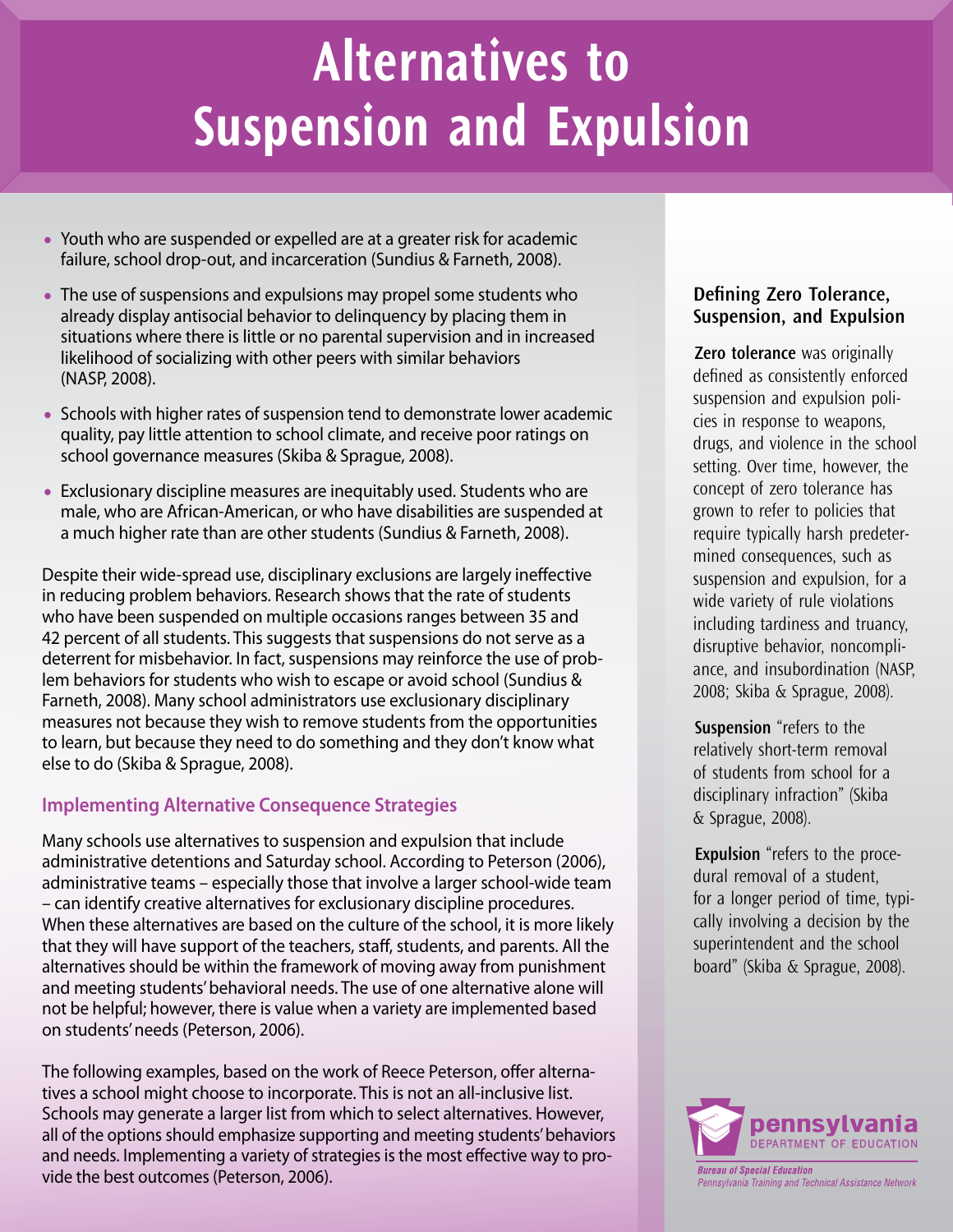#### **Ten Examples of Alternative Disciplinary Consequences** (Peterson, 2006)

- **Mini Courses**. Schools develop short, stand-alone units or modules on topics related to various types of inappropriate behavior. Module activities may include readings, videos, workbook tasks, tests, and oral reports. The modules are designed to teach awareness, knowledge, or skills about targeted areas in order to promote students' behavioral change. Topics may include: inappropriate language, sexual harassment, alcohol/drug use, conflict resolution, and social skill development. Once created, students are assigned to complete the appropriate modules based on their offense.
- **Parent Involvement/Supervision**. Parents are invited to help school administrators identify ways they can provide closer supervision of their children while in school or be more involved with their children's schooling. One example might be to *suspend* the student's parents *into* school. Parents would willingly sit with their child while their child is in school. While this example may not always be possible for parents, it could be a valuable option. Better communication and frequent contacts between parents, teachers, and administrators, as well as coordinated behavior change approaches, can be very useful and could be formalized into a disciplinary procedure.
- **Counseling**. For certain offenses, students are assigned to counseling sessions with appropriately trained professionals (e.g., social workers, counselors, school psychologists). These professionals can engage in problem-solving activities with the student, identify areas of needed skill development, and provide a chance for students to work through identified problems, including personal issues that interfere with learning.
- **Community Service**. Students are assigned community service tasks, with appropriate supervision outside of school hours, in programs or agencies. Tasks include helping at other schools, clean-up crews, or working in community agencies. These kinds of activities strengthen students' ties with the community and develop positive relationships with other adults.
- **Behavior monitoring**. A variety of strategies are implemented to closely monitor behavior. These techniques include behavior check sheets for

teachers, students, and parents; behavior charts; and student feedback sessions about behavior. These strategies result in positive feedback from teachers and parents when appropriate behavior occurs. These strategies also result in opportunities to reinforce appropriate behavior. Eventually students use selfmonitoring techniques to maintain the learning.

- **Restitution**. Students are assigned to provide work that would repair or restore environments they have damaged. This includes cleaning up graffiti or repairing acts of vandalism. This also includes an option of having students select (or be assigned) other related projects to clean or make attractive in the school environment.
- **Behavior Contracting/Problem Solving**. Develop a negotiated behavior contract with students, which includes specifics about what students will do, what adults will do, and the planned consequences. Contracts include reinforcing consequences for completion of the contract, and consequences for continuing problem behavior. These are created individually for specific students, and consequences are negotiated and agreed to by both parties (student and adult).
- **Alternative Programming**. For some students, especially at the secondary level, it is possible to identify changes in students' schedule, classes, or programs that avoid problem environments or situations, but still permit continued access to curriculum and school. This includes independent study, work experience, alternative location, alternate times, or other creative programming alternatives. Such changes should be specific to individual students' needs and permit credit accrual and progress toward graduation. Appropriate procedures must be followed regarding change of placement for students who have an Individualized Education Program (IEP).
- **Appropriate In-school Suspension**. When students are required to go to an alternative in-school environment, it is important to continue academic and other instruction in the alternative environment. It is also important to have a focus on solving the problem that resulted in students being sent to this environment. The alternative setting must be carefully managed to avoid permitting students to "escape" or avoid class. Clearly-defined procedures for returning to class are contingent on students' progress or behavior. Teachers and students may need to make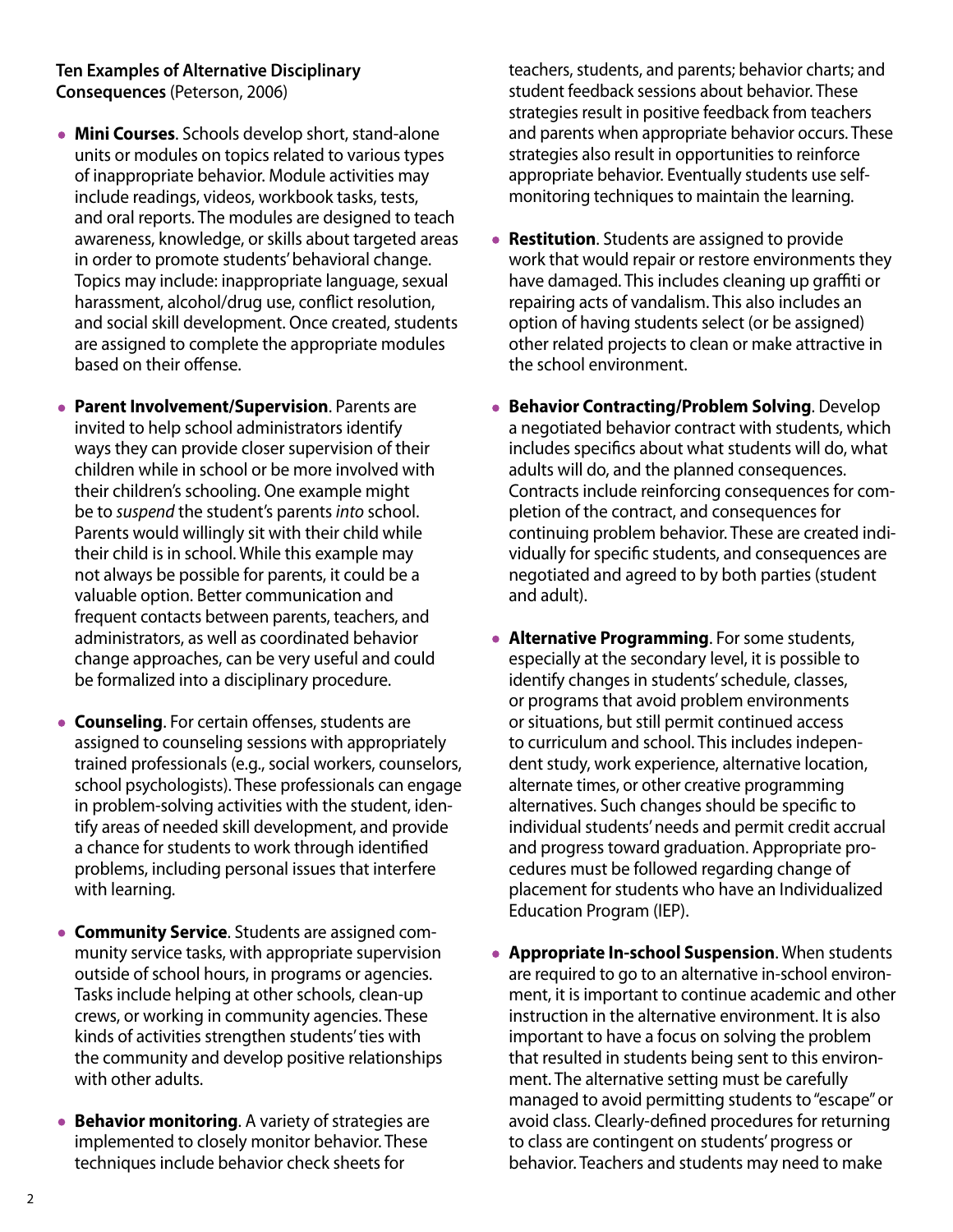changes to address the problem that resulted in the change of environment. Teachers need to address the issues that resulted in the action, as removal of students may be reinforcing to the sending teachers.

• **Coordinated Behavior Plans**. Some students need the creation of a structured, coordinated behavior support plan specific to the student and based on the function of the targeted behavior. The support plan focuses on increasing desirable behavior, replacing inappropriate behaviors, reinforcing the appropriate behavior, and withholding reinforcement of the targeted behavior. Data is used to determine if progress is being made and if further assessment or other intervention strategies need to be included.

#### **Reducing the Need for Suspension and Expulsion**

In addition to alternative consequences, there are other preventative practices that will make it more likely that alternative consequence measures are effective. These supports for behavior may also play a role in preventing inappropriate behavior from occurring before it becomes a discipline issue. Many, if not all, of the following supports should be in place to make a more sophisticated discipline code effective:

- **Gather data on behavior, which permits analysis and action**. Develop a school data system, which permits administrators or a building team to examine and use data about student behavior. Include office referral data; surveys of parents, staff and students; grade and academic achievement assessment data; and, other indicators of student involvement in school (e.g., attendance, tardiness, drop-out rate, rate of participation in school activities). Use this data to make and evaluate changes in policies and practices.
- **Create a caring and welcoming school environment**. Create a tone of belonging and valuing individuals. Make everyone feel welcome at school. The environment should be clean, engaging, and supportive of educational goals.
- **Create an explicit set of school values**. Establish a set of school values or character traits that support positive behavior and are understood and used by all staff in their work with students. It is important to

provide school staff with language to communicate these values to students and encourage teachers to find and provide support for expressions of these values in their day-to-day work with students.

- **Provide conflict de-escalation training**. Train all staff, especially teachers, in how to de-escalate conflict and avoid power struggles. This will help by keeping minor conflicts from getting to the point of being discipline problems.
- **Mediation programs**. Teach students and staff about nonviolent conflict resolution strategies, and permit students and staff to use and experience these in school related to significant school issues. Peer mediation may be one example, but could be expanded to include mediation of teacher-student conflicts.
- **Increase opportunities for positive reinforcement for appropriate student behavior**. Increase the amount of positive reinforcement that occurs in the building for any type of appropriate behavior by students. Make sure that all teachers work hard to identify, acknowledge, and strongly reinforce good behavior. Some schools have implemented positive office referral systems for good behavior, as well as special recognition/awards for behavior, that are parallel to their academic recognition activities.
- **Build communication and involvement with all parents**. Expand and improve communication with parents, particularly parents of students who are "at-risk." Explore multiple options and opportunities to build relationships with parents and involve them with school in multiple ways.
- **Provide opportunities for building adult/student relationships**. Encourage staff to engage in conversations with students, to get to know them as individuals, and to share their own stories and beliefs.
- **Intervene when signs of behavioral issues first become apparent**. Proactively watch for warning signs that students are in trouble, and then take action to explore and address the problems before they get to the point of being discipline problems. Devise ways to screen students for problems (e.g., declining grades, poor attendance) and then take action.